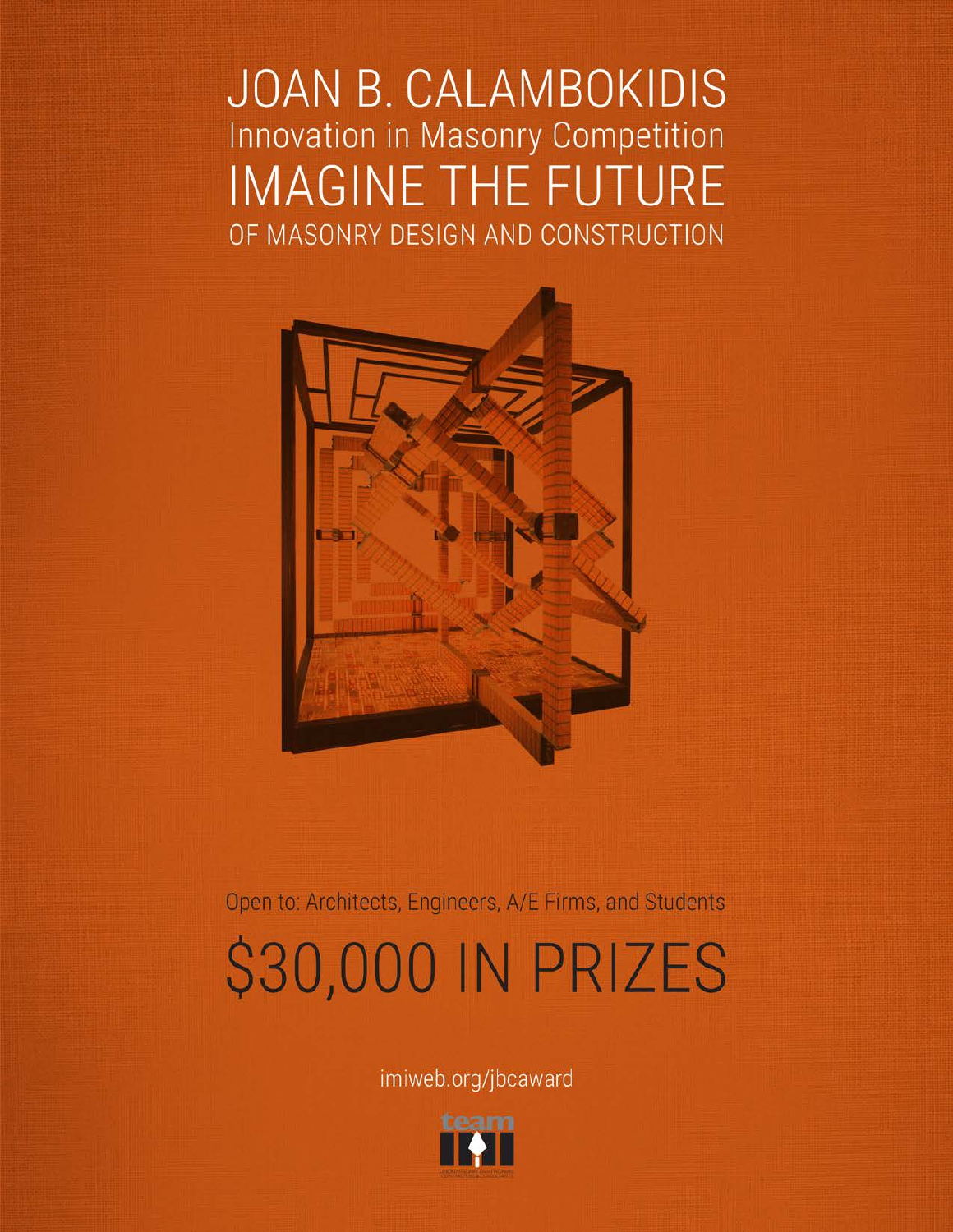# Competition Brief

## Key Dates & Information

**Registration opens:** September 3, 2018 (00:00 EST) **Submission opens:** October 1, 2018 (00:00 EST) **Submission deadline:** November 30, 2018 (23:59 EST) **Winners notified:** February 2019 **Award ceremony/winners announced:** March 2019

**Language:** English **Location:** United States and Canada **Prizes:** See Details **Competition Website:** <http://imiweb.org/jbcaward> **Submission Website:** https://jbc.awardsplatform.com **Questions**: Emai[l jbcaward@imiweb.org](mailto:jbcaward@imiweb.org)

## Competition Overview

The International Masonry Institute is pleased to invite architects, engineers, students, and firms to take part in the Joan B. Calambokidis Innovation in Masonry Competition. The competition celebrates innovation and challenges designers to imagine the future direction of masonry design and construction.

The goal of this year's competition is to develop a high-rise building with a masonry envelope enclosure located in a major metropolitan area of the entrant's/entrants' choice. Solutions should explore the implementation of innovative masonry construction technologies and focus on building envelope performance with respect to constructability, energy, structure, and aesthetic considerations. Urban jobsite logistics for the selected major metropolitan area and sequencing should also be addressed.

Scale, size, program, and metropolitan location of the project are left to the participant. Open air fenestration screen walls are not recommended as solutions for this year's competition. All designs must incorporate one or more of the following materials: brick, concrete block, tile, marble, terrazzo, stone, or plaster.

BIM, computational design plugins like Dynamo or Grasshopper, and emerging construction and manufacturing technologies should be used to develop solutions. Participants are highly encouraged to use BIM-M tools like the Masonry Unit Database and other plugins found a[t bimformasonry.org.](http://bimformasonry.org/)

*Disclaimer: International Masonry Institute ("IMI"), at its sole discretion, reserves the right to cancel the competition, to modify its rules, and disqualify any entrant whose entry does not conform to IMI eligibility requirements. Please see the complete Official Rules at [http://imiweb.org/jbc-competition-official-rules.](http://imiweb.org/jbc-competition-official-rules)*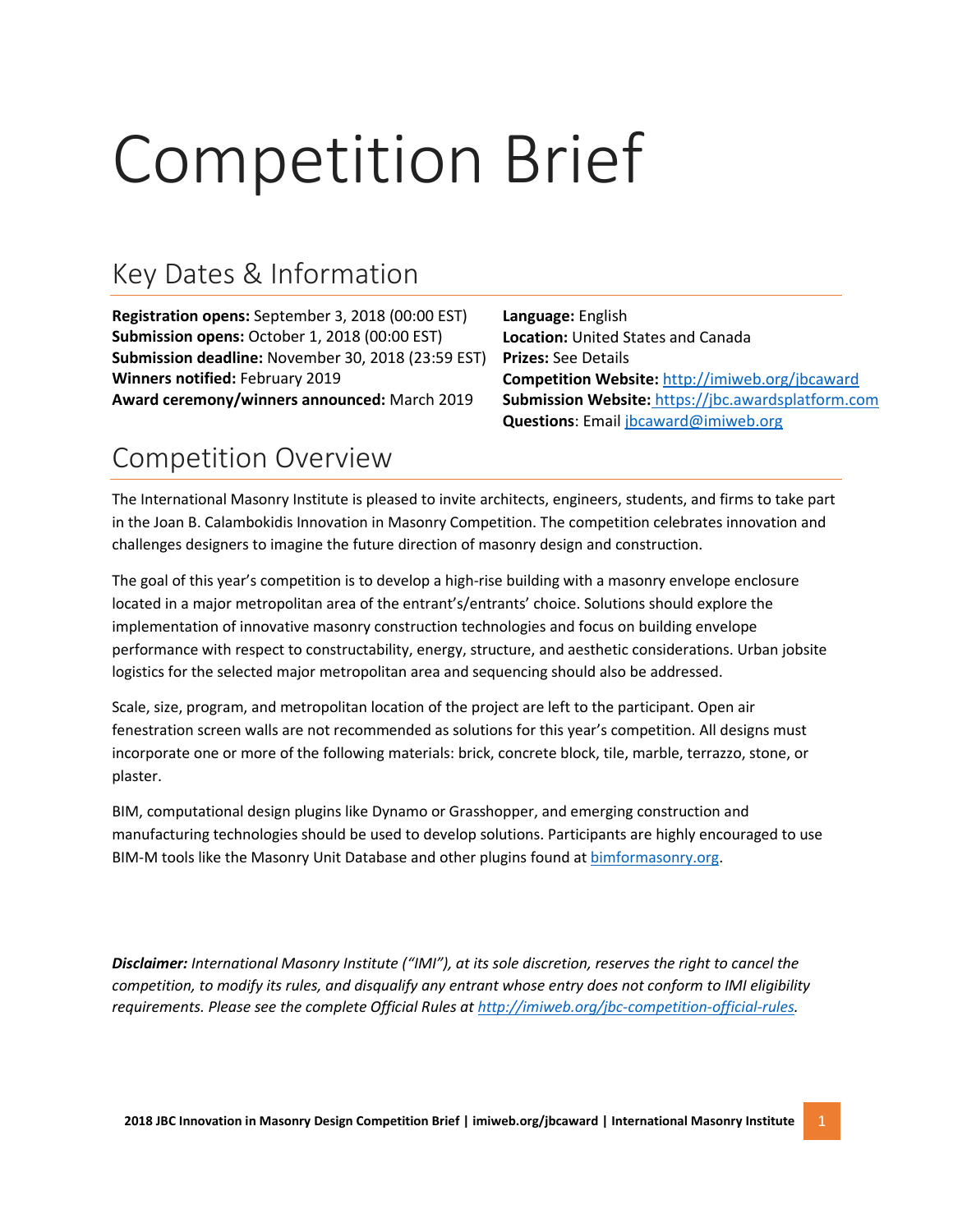## About Joan B. Calambokidis



Joan B. Calambokidis served as President of the International Masonry Institute (IMI) from 1995-2017. Her tenure was marked by multiple examples of masonry innovation, including the advancement of masonry training, education, research, and technical development. Joan's unique approach to providing state-of-the-art training and education for craftworkers, contractors, and designers, has helped foster the level of industry collaboration required to design and build great structures.

Masonry Variations, a National Building Museum exhibit co-sponsored by the International Union of Bricklayers and Allied Craftworkers and the

International Masonry Institute, exemplifies Joan's leadership in the area of masonry innovation. The exhibit featured works by four innovative architects, demonstrating the versatility of stone, terrazzo, brick and concrete. Joan was also responsible for the creation of Masonry Camp, a nationally-recognized program dedicated to building collaboration between designers and craftworkers. Her vision was instrumental in the development of IMI's National Training Center, a multi-building campus that serves to educate thousands of craftworkers and designers annually.

#### Jury

Entries shall be evaluated by a prestigious panel of renowned architects and leaders in the masonry design and construction industry. See the competition website at <http://imiweb.org/jbcaward> for a list of jurors.<sup>[1](#page-2-0)</sup>

## Awards

Students, architects, engineers, and architectural/engineering firms are invited to participate in the competition.

Multidisciplinary teams are encouraged. There is no limit on the number of participants per team. Individual submissions are also permitted. Only one submission is permitted per team or individual.

Monetary awards will be provided only to  $1<sup>st</sup>$  place winners in each of the three (3) participant groups.

#### Student Category

**\$5,000** awarded to student(s). To qualify, student(s) must be enrolled in a design, architecture, or engineering school. An additional **\$5,000** will be awarded to the specific school program the student(s) is

<span id="page-2-0"></span> <sup>1</sup> The composition of the Jury is subject to change. Please see the Official Rules a[t http://imiweb.org/jbc](http://imiweb.org/jbc-competition-official-rules)[competition-official-rules.](http://imiweb.org/jbc-competition-official-rules)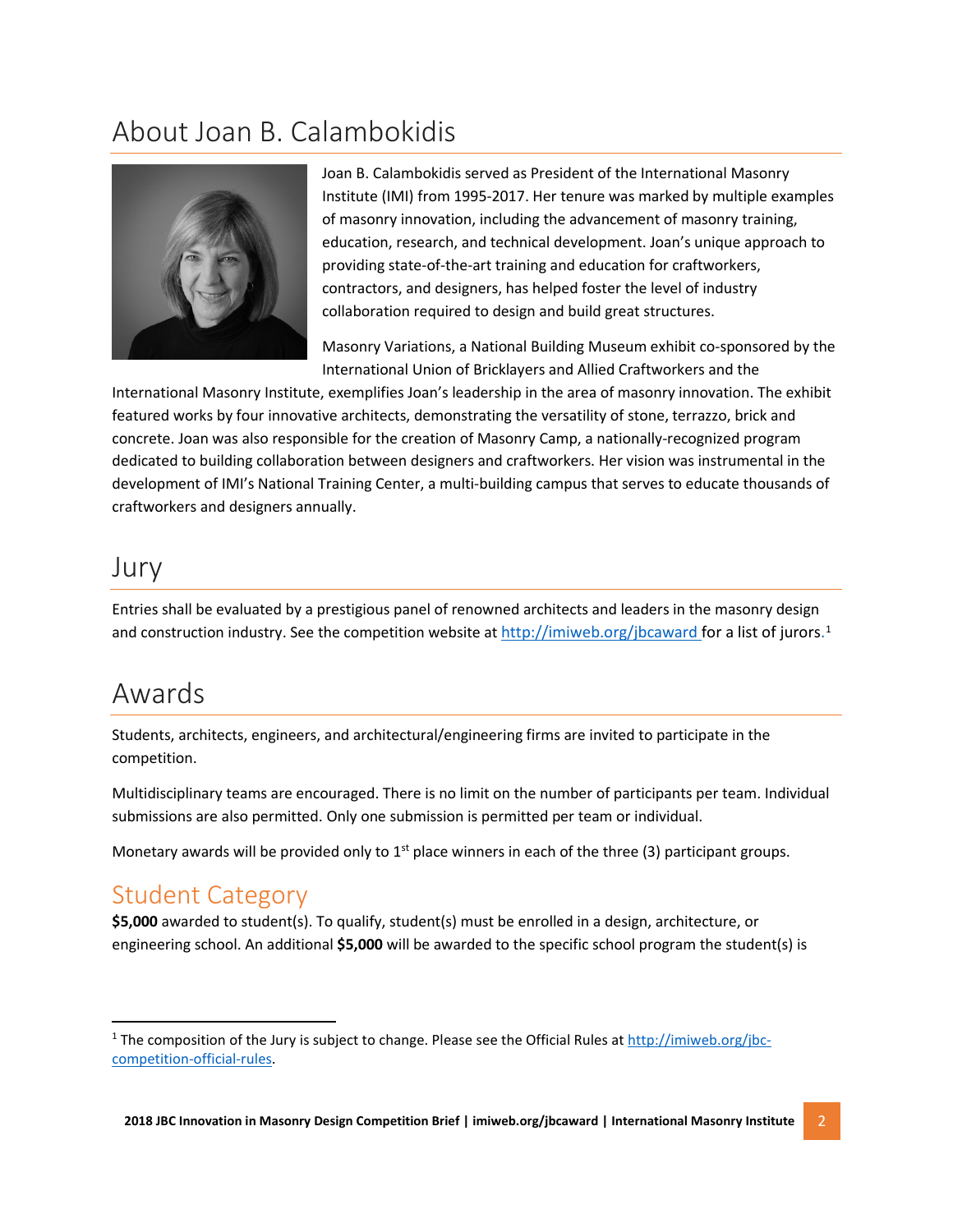enrolled in. If student team members are from different programs, colleges or universities, the \$5,000 award will be split among the different programs, colleges, or universities.

#### Young Architects/Engineer Category (under 40) **\$10,000**

Participants entering in the Young Architects/Engineers Category must be under the age of 40.

#### Firms, Multidisciplinary Teams, Individual Architects/Engineers **\$10,000**

In addition to monetary prizes, winners may receive special publication and promotion opportunities, and will be honored in March 2019 during an awards ceremony held in San Diego, California. Travel and accommodations to San Diego will be provided by the International Masonry Institute (IMI) for up to 2 individuals from each winning category, as set forth in the Official Rules. IMI, at its sole discretion, may choose to build all or a portion of the winning design in each category at a location of its choosing.

## Registration

To enter the competition, participants are required to register an account at

[https://jbc.awardsplatform.com/.](https://jbc.awardsplatform.com/) The process is quick and easy: only basic contact information is collected and there is no cost to register. If entering as a team, please choose a team lead to register an account. After registering, the participant will receive an email asking to confirm his/her account by clicking the provided link. Participants must confirm their account to complete registration.

## Submission

#### How to Submit

The online entry and submission system will open on October 1, 2018 (00:00 EST) and is accessible at [https://jbc.awardsplatform.com/.](https://jbc.awardsplatform.com/) Through the system, participants can start and save their entries inprogress and return at any time using the login created during registration.

Completed entries must be submitted by **November 30, 2018 (23:59 EST)**. The submission system will automatically stop accepting entries after this time, and no extensions will be granted.

### Deliverables

Participants are required to submit the following deliverables as a part of their entry. All deliverables must be submitted through the online submission system at [https://jbc.awardsplatform.com/.](https://jbc.awardsplatform.com/)

• **Two digital presentation boards depicting your project. Include plans, sections, details, 3D images, and any other information needed to explain your design solution.** Digital boards